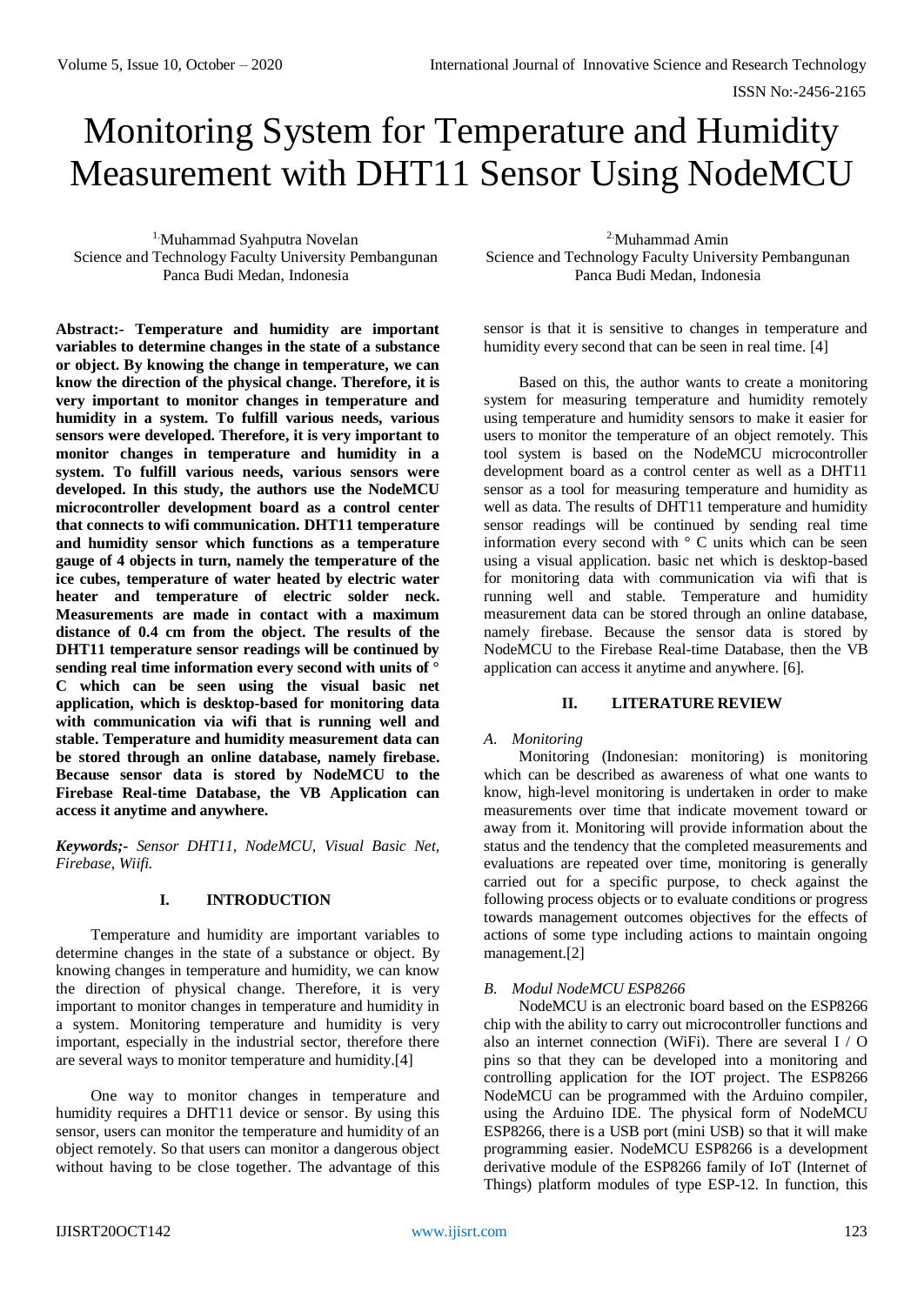module is almost similar to the Arduino platform module, but what makes it different is that it is devoted to "Connected to the Internet ".[6]

#### *C. Sensor*

Sensor is a tool for detecting / measuring something, which is used to change mechanical, magnetic, and thermal variations, rays and chemistry become voltage and electric current. In the environment of control systems and robotics, sensors provide similarities that resemble eyes, hearing, nose, tongue which will then be processed by the controller as the brain.[5]

# *D. Sensor DHT11*

Sensor DHT11 is a sensor with digital signal calibration that is able to provide temperature and humidity information. This sensor is classified as a component that has a very good level of stability, especially when coupled with the ATmega8 microcontroller capability. Highest quality product, fast reading response, and anti-interference capability, at an affordable price. DHT11 has a very accurate calibration feature. This calibration coefficient is stored in the OTP program memory, so that when the internal sensor detects something temperature or humidity, this module reads the sensor coefficient. Small size, with signal transmission up to 20 meters, making this product suitable for many applications. Air humidity describes the moisture content in the air which can be expressed as absolute humidity, relative humidity and water vapor pressure deficit. Relative humidity is the comparison between the actual water vapor content or pressure with the saturation state or the air capacity to accommodate water vapor. Electronic equipment can also rust easily if the air around it is high enough humidity. Therefore, Information about the humidity in a certain area becomes something important to know because of the effects it causes. Information about the humidity value obtained from the measurement process. The tool usually used to measure air humidity is a hygrometer. DHT11 is a digital sensor that can measure the temperature and humidity of the surrounding air. This sensor is very easy to use with Raspberries. Has a very good level of stability and features a very accurate calibration. The calibration coefficient is stored in the OTP program memory, so that when the internal sensor detects something, then this module balances the coefficients in its calculations.[4]

# *E. Firebase*

Firebase is a realtime database service provider and backend as a service. An application that allows developers to create APIs to be synced for different clients and stored in the Firebase cloud. Firebase has many libraries that make it possible to integrate this service with Android, Ios, Javacript, Java, Objective-C and Node.JS. Firebase databases are also accessible via the REST API. The REST API uses the Server-Sent Event protocol by establishing an HTTP connection to receive push notifications from the server. Developers use the REST API for subsequent data posts Firebase client library that has been implemented in an application that is built which will retrieve data in realtime. Developers can also use this database to secure data using the Firebase server with existing rules. For hosting files, Firebase provides hosting for static files with CND and SNL facilities.[8]

# **III. METHODOLOGY**

## *A. Research Stages*

In general, the stages of the entire study are as follows:



Fig 1:- Research Stages

# *Describe the Problem*

Describing the problem clearly will help in designing and making a temperature and humidity monitoring system tool that will be studied must be described in advance, because without being able to describe the problem, determine and define the boundaries of the problem to be studied, then there will never be a single best solution of the problem. So this step is the most important first step in this research.

# *Problem Analysis*

The problem analysis step is a step to understand a problem whose scope or boundaries have been determined. By analyzing the predetermined problem, it is hoped that the problem can be understood well.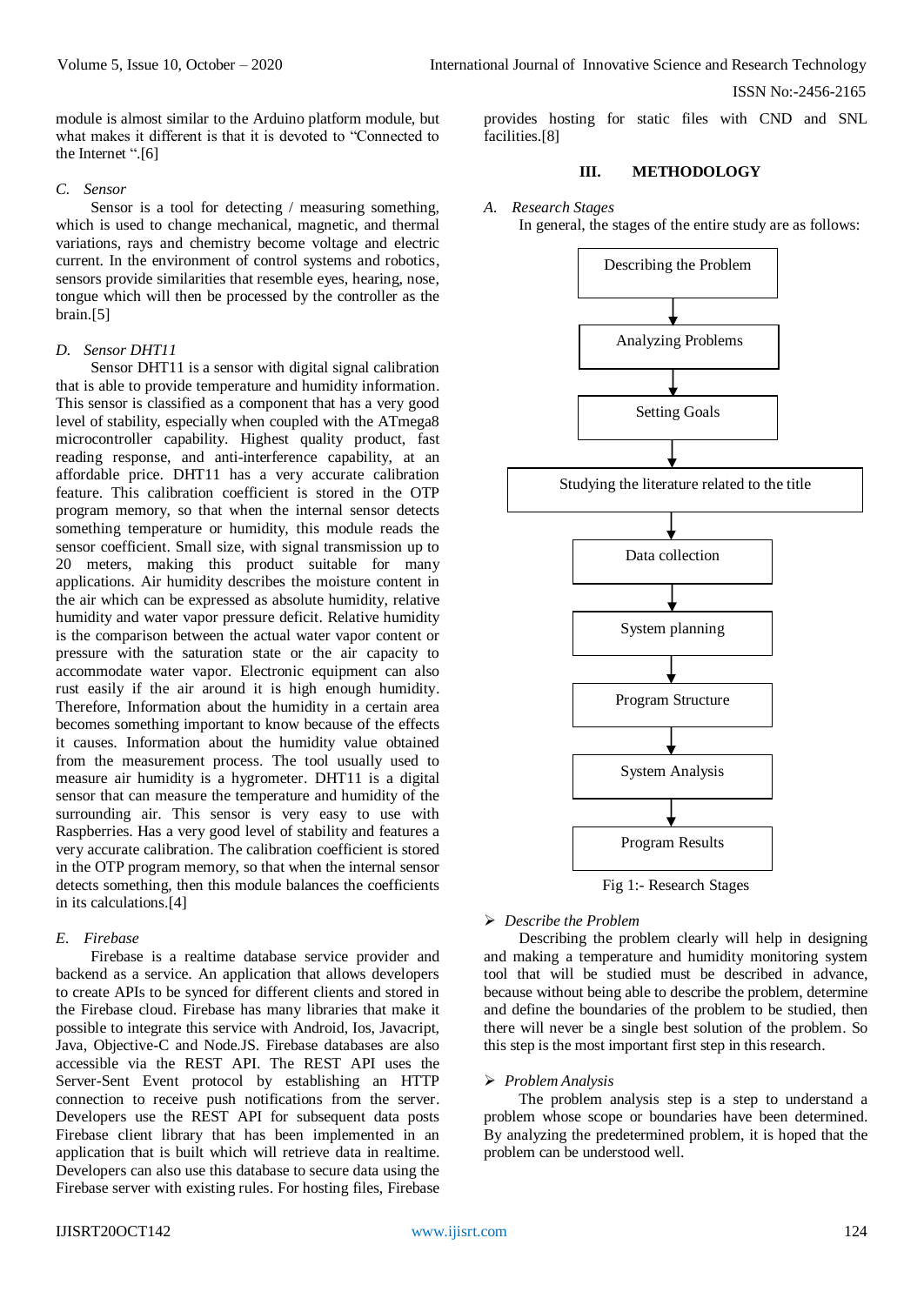ISSN No:-2456-2165

#### *Setting Goals*

Based on the understanding of the problem, the objectives to be achieved in this study were determined. This goal determines targets to be achieved, especially those that can overcome existing problems.

## *System planning*

This stage is the stage of the design of the tool being made, at this stage the design of the tool and the design of a series of heart rate monitoring tools is made.

#### *System creation*

This stage is the stage for creating a temperature and humidity monitoring device, making the tool based on the design and design of the tool that was made in the previous stage.

#### *System Testing*

Tool testing is done by monitoring the humidity temperature in a controlled room with the NodeMCU microcontroller development board as a control center and connected and equipped with a wifi network.

#### *System Accuracy Level Analysis*

This stage is the stage where the analysis of taking wifi communication is carried out properly if there are obstacles.

#### *B. Measurement and Observation Parameters*

The parameters measured in this study are the distance between the tools and the existing obstructions. Furthermore, observations will be made whether there is unstable wifi communication in sending data to computer networks or Android smartphones.

# *C. Research Design*

In this research, a block diagram design of the system is made. The block diagram design can be seen in the following figure:



Fig 2:- Circuit Block Diagram

In addition, there is also a structure for the program that is described in the form of a flowchat.





The flowchart above can explain how the series of tools to be made works. The flowchart that starts from Start is by running the wifi on the NodeMCU module then the wifi will start pairing or it is also called by starting the installation or connecting between the wifi on NodeMCU to the wifi on the computer. After the two wifi are connected, the DHT11 sensor or temperature and humidity sensor reads or then the data that has been read will be automatically sent to the monitor or in the Visual Basic.Net application. Then the temperature and humidity value data will appear on the interface [1]

# *D. Circuit Design Tool (Hardware)*

Hardware design is a very important stage in making a tool, because by analyzing the components used, the tools to be made can work as expected. To get optimal results, first make a good design. Namely by paying attention to the properties and characteristics of each component used so as to avoid damage to the components used and make it easier to work on.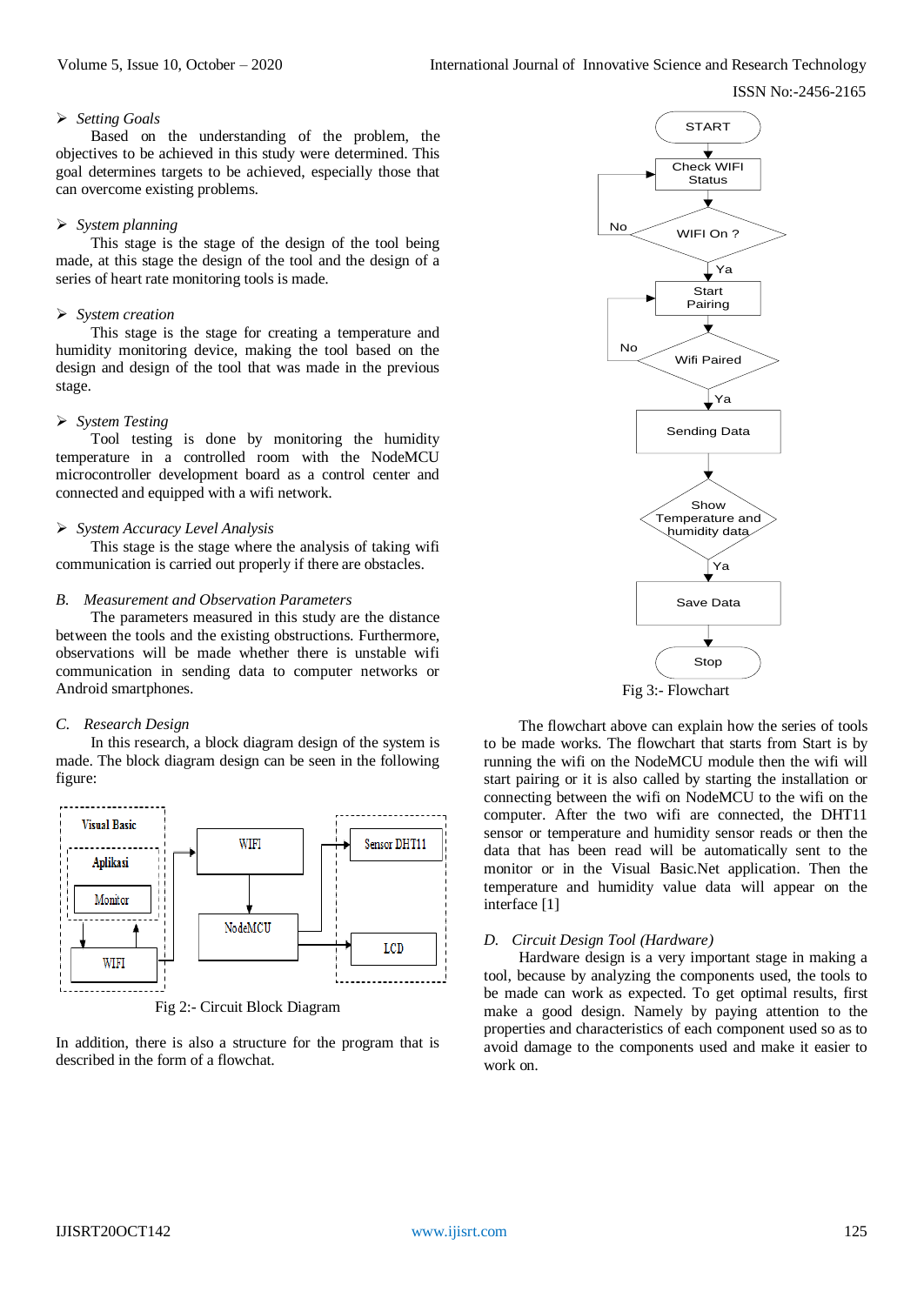#### *E. NodeMCU circuit schematic with DHT11*

In this design the use of DHT11 is a temperature and humidity sensor which has an analog voltage output which can be further processed using the NodeMCU module microcontroller development board.. [7] DHT11 temperature and humidity sensors generally feature a fairly accurate calibration of temperature and humidity readings. The NodeMCU circuit with DHT11 can be seen in the following figure.



Fig 4:- NodeMCU circuit schematic with DHT11

# **IV. RESULT AND DISCUSSION**

In this study, it will be explained and shown how the results of testing the design of the tool are made along with a discussion of the interface application. The results of the tests carried out are a software interface, which is a desktop application designed using the Visual Basic.Net application and tools created or designed and programmed using the Arduino IDE application. Each program display will be explained.



Fig 5:-Temperature and Humidity Monitoring Display

In the picture above shows the display of the temperature and humidity monitoring program designed using the visual studio.net application, in this display there is no process of temperature and humidity. For that in testing the program work system, users must bring hot objects closer to the DHT11 sensor so that the working system can be seen from the temperature and humidity monitoring application.



Fig 6:- Display of Temperature and Humidity Monitoring Process

In the picture above, you can see the working system of the temperature and humidity monitoring application in progress, Initially normal temperature and humidity and when there is a hot object brought closer to the DHT11 sensor the work system moves fast. It can be seen that the temperature reaches 40 Celsius and humidity decreases to 60%. To see the overall hardware working system can be seen in the image below.



Fig 7:- Overall Hardware View and Temperature and Humidity Monitoring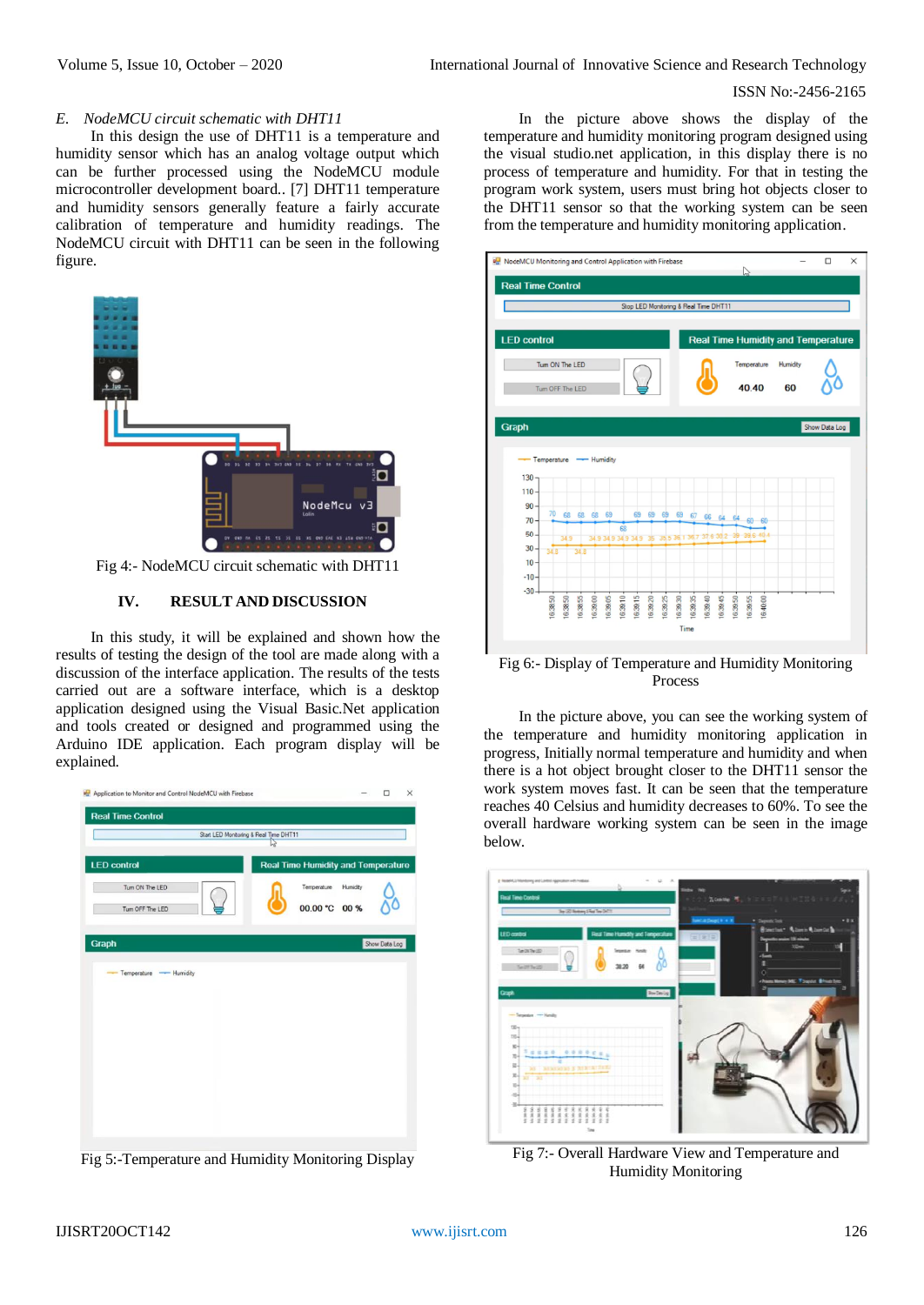The picture above shows how the system work process and the temperature monitoring circuit using the NodeMCU module and the Desktop application. The function of a desktop application that has been designed using Visual Basic.Net software is to monitor temperature. Aplikasi desktop yang di rancang sebagai alat monitoring di komunikasikan melalui Desktop application designed as a monitoring tool communicated via wifi. As for testing of temperature sensors and digital thermometers. Testing tools can be seen in the table below:

| $\bf No$       | <b>Second</b>               | <b>DHT11</b><br>$\rm ^0C$ | Thermometer <sup>0</sup> C | <b>Score difference</b> |
|----------------|-----------------------------|---------------------------|----------------------------|-------------------------|
|                | $\theta$                    | 28,5                      | 31,4                       | 2,9                     |
| $\overline{2}$ | 5                           | 31,1                      | 33,9                       | 2,8                     |
| 3              | 10                          | 34                        | 36,2                       | 2,2                     |
| 4              | 15                          | 36,6                      | 37,7                       | 1,1                     |
| 5              | 20                          | 38,3                      | 38,6                       | 0,3                     |
| 6              | 30                          | 39,2                      | 39,7                       | 0,5                     |
| 7              | 40                          | 40,2                      | 40,3                       | 0,1                     |
| 8              | 50                          | 41,2                      | 40,8                       | 0,4                     |
| 9              | 60                          | 41,7                      | 41                         | 0,7                     |
| 10             | 70                          | 41,8                      | 41,4                       | 0,4                     |
| 11             | 80                          | 42                        | 41,7                       | 0,3                     |
| 12             | 90                          | 42,4                      | 41,9                       | 0,5                     |
| 13             | 100                         | 42,6                      | 41,9                       | 0,7                     |
| 14             | 110                         | 42,6                      | 42                         | 0,6                     |
| 15             | 120                         | 42,8                      | 43,9                       | 1,1                     |
|                | A royage tompowetime relige | 0.07                      |                            |                         |

**Average temperature values 0,97**

Table 1:- Temperature Measurement Table and Digital Thermometer

From the table above, it can be seen that the difference in temperature measurement with a DHT11 sensor and a thermometer is 0.94. DHT11 sensor and thermometer are given for 5 minutes of hot temperature. Then the test is carried out with the humidity in the room. The tool was tested by giving it 5 minutes using hot air. Hot air humidity testing can be seen in the table below.

| N <sub>0</sub> | <b>Second</b>              | <b>DHT11</b>  | <b>Thermometer</b> | <b>Score difference</b> |
|----------------|----------------------------|---------------|--------------------|-------------------------|
|                |                            | $\frac{0}{0}$ | $\frac{0}{0}$      |                         |
| $\mathbf{I}$   | $\mathbf{0}$               | 68,5          | 70                 | 1,5                     |
| $\overline{2}$ | 5                          | 68,5          | 69                 | 0,5                     |
| 3              | 10                         | 66,5          | 67                 | 0,5                     |
| 4              | 15                         | 62,5          | 64                 | 1,5                     |
| 5              | 20                         | 55,6          | 57                 | 1,4                     |
| 6              | 30                         | 55,6          | 57                 | 1,4                     |
| 7              | 40                         | 50,5          | 53                 | 2,5                     |
| 8              | 50                         | 47,4          | 49                 | 1,6                     |
| 9              | 60                         | 44,9          | 46                 | 1,1                     |
| 10             | 70                         | 42,8          | 54                 | 11,2                    |
| 11             | 80                         | 41.7          | 52                 | 10,3                    |
| 12             | 90                         | 39,8          | 51                 | 11,2                    |
| 13             | 100                        | 39,8          | 51                 | 11,2                    |
| 14             | 110                        | 38,6          | 50                 | 11,4                    |
| 15             | 120                        | 36,8          | 58                 | 21,2                    |
|                | Average temperature values | 5,9           |                    |                         |

Table 2:- Humidity Measurement Table and Digital Thermometer

After testing the humidity with a thermometer, the average value is 5.9 of the difference in value. So it can be seen that each working system for measuring temperature and humidity has a difference in the value tested with a digital thermometer.

#### **V. CONCLUSIONS**

- 1. From the tests carried out, the measurement results of the DHT11 temperature sensor have a significant deviation and vary when compared to the reference, namely the digital thermometer..
- 2. Through the indoor temperature measurement monitoring system, we can see information about temperature quality